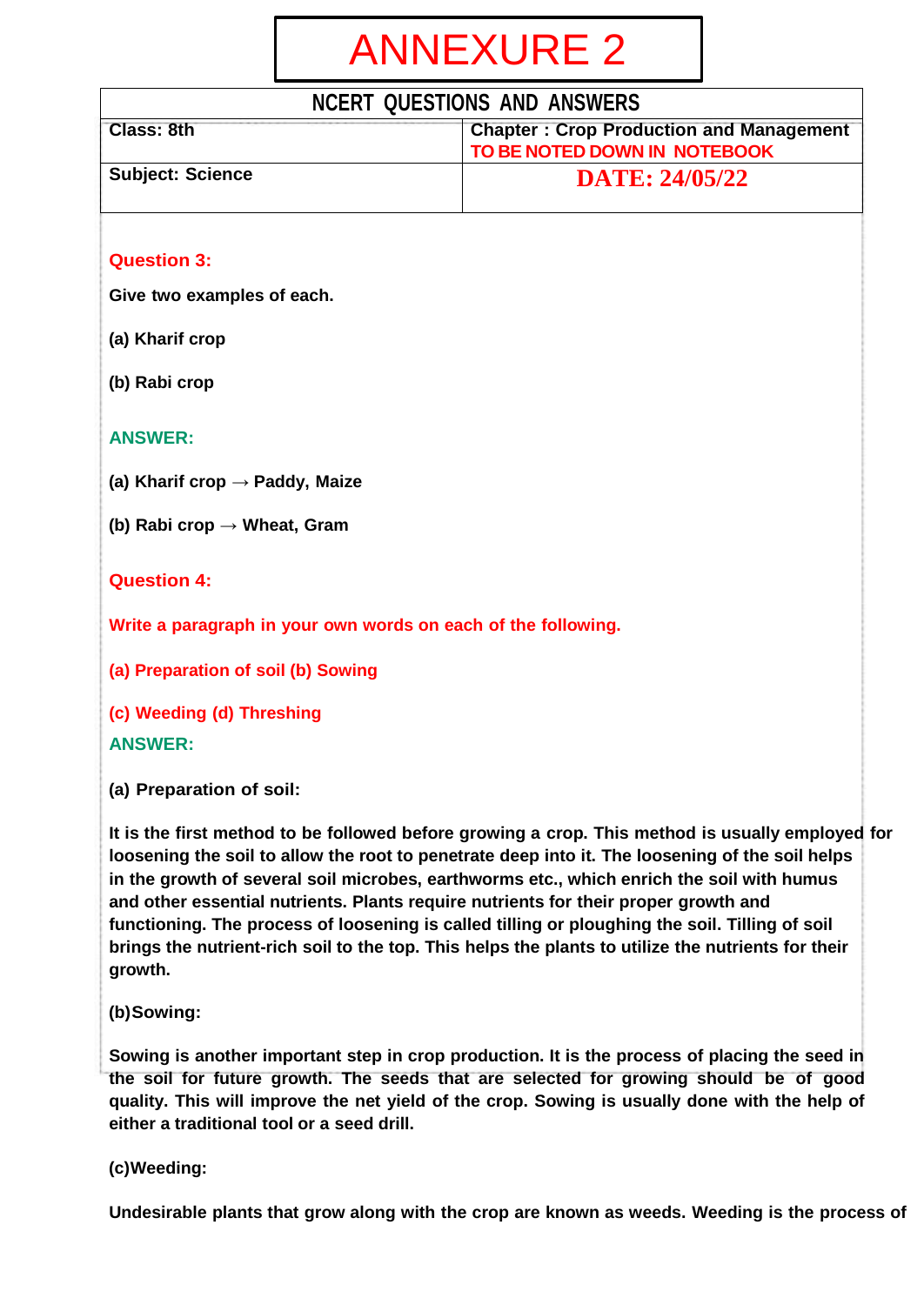**removing these weeds. Xanthium, Parthenium, etc. are some common weeds. Weeds compete with the crop for nutrients, light, and space. As a result, crop plants get lesser nutrients, light, and space for their development.**

**(d)Threshing:**

**Threshing is the process of separating grains or seeds from chaff. It is done after harvesting the crop. It is usually carried out with the help of a machine known as 'Combine'. This machine is a combined harvester and thresher. It harvests plants as well as cleans grains.**

**Question 5:**

#### **Explain how fertilisers are different from manure.**

#### **ANSWER:**

**Differences between fertilisers and manure:**

| <b>Fertiliser</b>                                                                                                                             | <b>Manure</b>                                                                                                  |
|-----------------------------------------------------------------------------------------------------------------------------------------------|----------------------------------------------------------------------------------------------------------------|
| Fertilisers are commercially available plant<br>nutrients.                                                                                    | Manure is a natural substance prepared<br>by the decomposition of animal excreta<br>and plant wastes.          |
| They can be organic or inorganic in nature.                                                                                                   | Manure is known to have a large<br>quantity of organic materials and very<br>little amount of plant nutrients. |
| They ensure healthy growth and development<br>of plants by providing them with nitrogen,<br>phosphorus, potassium, etc.                       | They help in enriching the soil with<br>organic matter and nutrients.                                          |
| The addition of fertilisers to the soil requires<br>special guidelines such as dose time, post<br>addition precautions, etc., to be followed. | The addition of manure does not<br>require<br>any special guidelines.                                          |
| A fertiliser does not provide any humus to the<br>soil.                                                                                       | Manure provides humus to the soil and<br>increases soil fertility.                                             |
| Its excessive use causes water pollution. It<br>cannot replenish organic matter of soil.                                                      | It protects the environment and helps in<br>recycling farm waste.                                              |

#### **Question 6:**

**What is irrigation? Describe two methods of irrigation which conserve water. ANSWER:**

**Irrigation is the process by which water is supplied to crops at different**

**intervals. Two methods of irrigation which help in conservation of water**

**are:**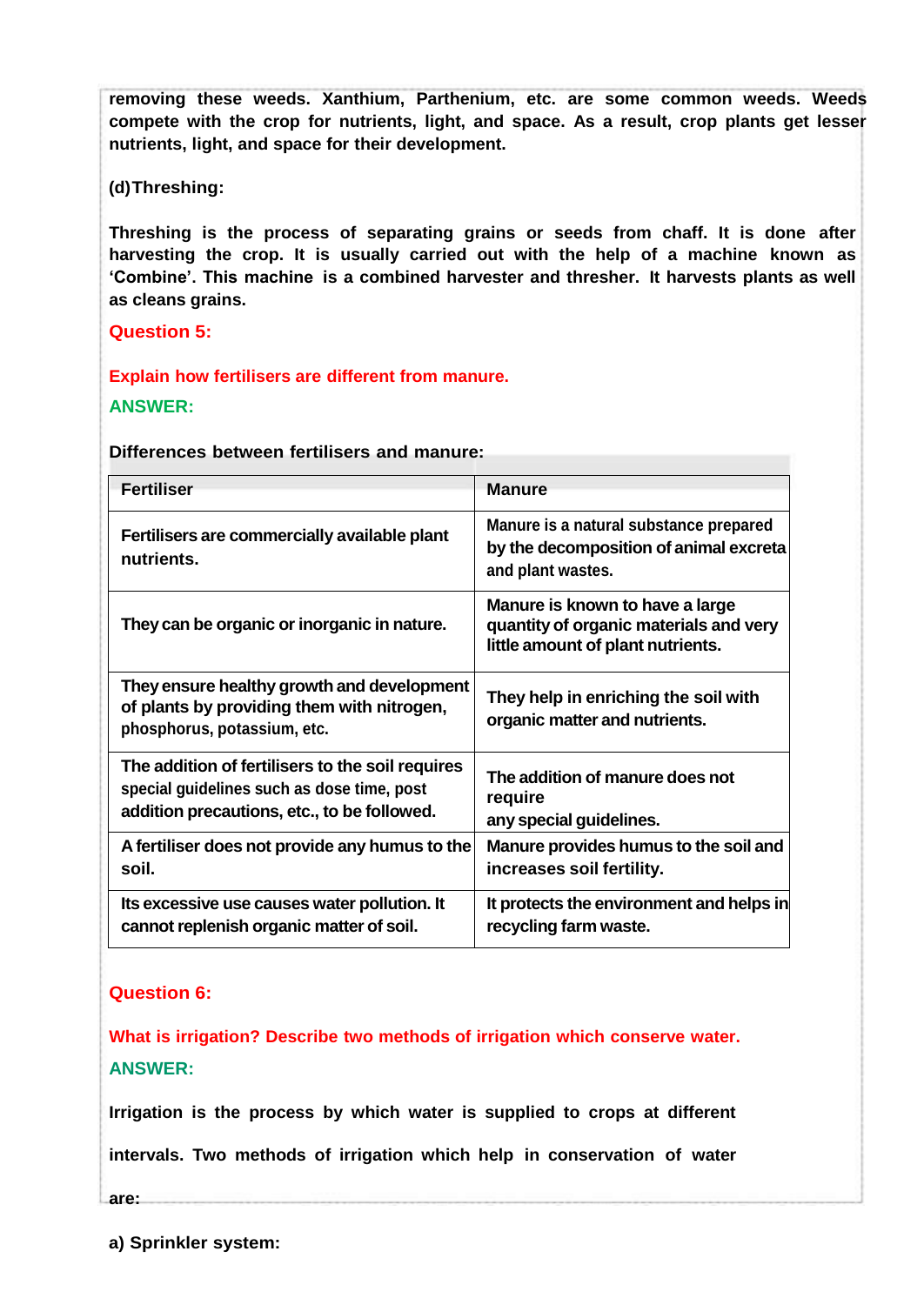**This system is more useful on uneven land, having fewer water supplies. In this method, water is supplied using pipes to one or more central locations within the field. When water is allowed to flow under high pressure with the help of a pump, it gets sprinkled on the crops.**

**b)Drip system:**

**In this system, water is delivered at or near the roots of plants, drop by drop. This is the most efficient method of irrigation as there is no wastage of water at all. This method is important in areas where water availability is poor.**

#### **Question 7:**

**If wheat is sown in the kharif season, what would happen? Discuss.**

#### **ANSWER:**

**If wheat is sown in the kharif season (from June to October), then the whole crop might get destroyed because of many factors such as lack of optimum temperature, adaptability, availability of pests, etc. Kharif season includes the rainy season, which is not favourable for the growth of wheat crop. Therefore, wheat crop should not be sown during this season.**

#### **Question 8:**

**Explain how soil gets affected by the continuous plantation of crops in a field.**

#### **ANSWER:**

**Continuous plantation of crops in a field makes the soil poor in certain nutrients such as nitrogen, phosphorus, potassium, etc. Plants require nutrients for their proper growth and functioning.**

**When a farmer continues to grow crops one after the other, then all nutrients available in the soil reduce and the crop yield decreases automatically.**

**Question 9:**

**What are weeds? How can we control them?**

#### **ANSWER:**

**Undesirable plants that grow along with crop plants are known as**

**weeds. Some important weeding methods are:**

- **i. Weeds can be controlled using weedicides.**
- **ii. Tilling before sowing of crops also helps in removing weeds. Tilling uproots the weeds.**
- **iii. The manual method of removing weeds is with the help of a khurpi. It involves regular uprooting or cutting of weeds close to the ground.**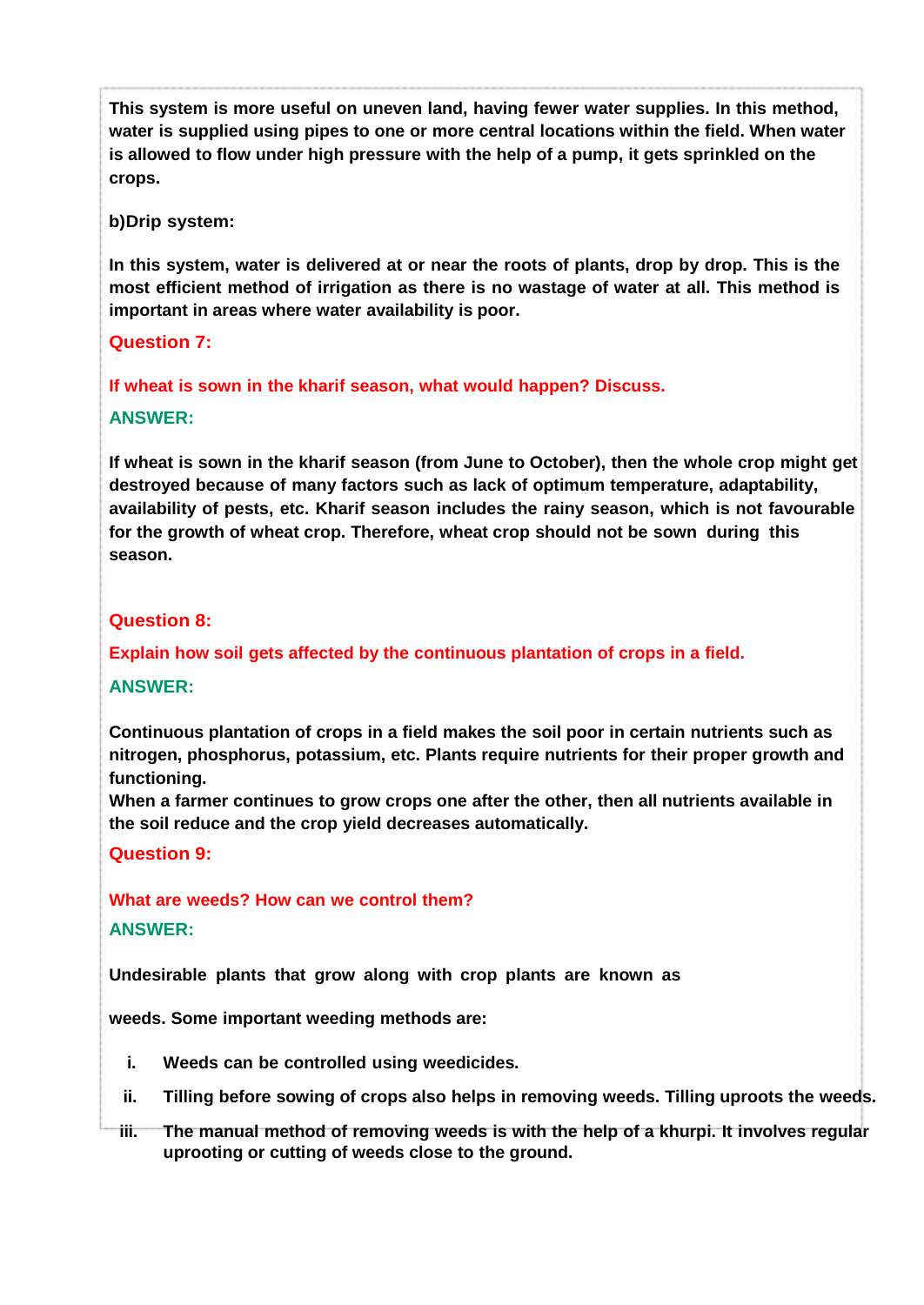## **CLASS NOTES**

**Class: VIII Topic:**

**CHAPTER 1 Subject: SCIENCE EXTRA QUES/ANSWERS**

## TO BE WRITTEN IN SCIENCE NOTES COPY

### **Q1. What is ploughing or tilling? State its advantages.**

**Answer.** The process of loosening and turning of the soil is called tilling or ploughing.This is done by using a plough. Ploughs are made of wood or iron. Following are the advantages of ploughing or tilling:

- Ploughing loosens the soil and makes it aerated.
- It helps in mixing organic matter with the soil uniformly.
- It initiates the growth of natural agents and microorganisms and thus, keeps thesoil fertile.
- It increases the water holding capacity of soil.
- It helps in easy penetration of root into the soil.

## **Q2. If you are given a dry piece of land for cultivation, what will you do beforesowing the seeds?**

**Answer.** If the field is dry for cultivation of crops, the soil preparation is done accordingly before sowing of crops. Preparation of dry soil includes adequate wateringto restore the moisture content and then tilled and ploughed to allow growth of microbes and aeration, Finally, the soil is turned and its crumbs are levelled and

manures are mixed. The soil is ready for sowing of crops in the field.

**Q3. What do you mean by the term crop? Explain briefly the types of crops. Answer.** Crop is the term used to describe a plant that is grown in a field on a largescale. For example, cereal crops, pulses and fruit crops.

The crops grown in India can be classified as **kharif and rabi.**

**Kharif crops** are sown in the rainy season by June/July and are harvested by September/October. Thus they are also known as summer season crops. For example,rice, maize, etc.

**Rabi crops** are sown in the winter season in October or November and are harvested by March/April. Thus, they are also called winter season crops. For example, mustard,

wheat, potato, etc.

**Q4. What are the advantages of seed drill?Answer.** The advantages of seed drill are: